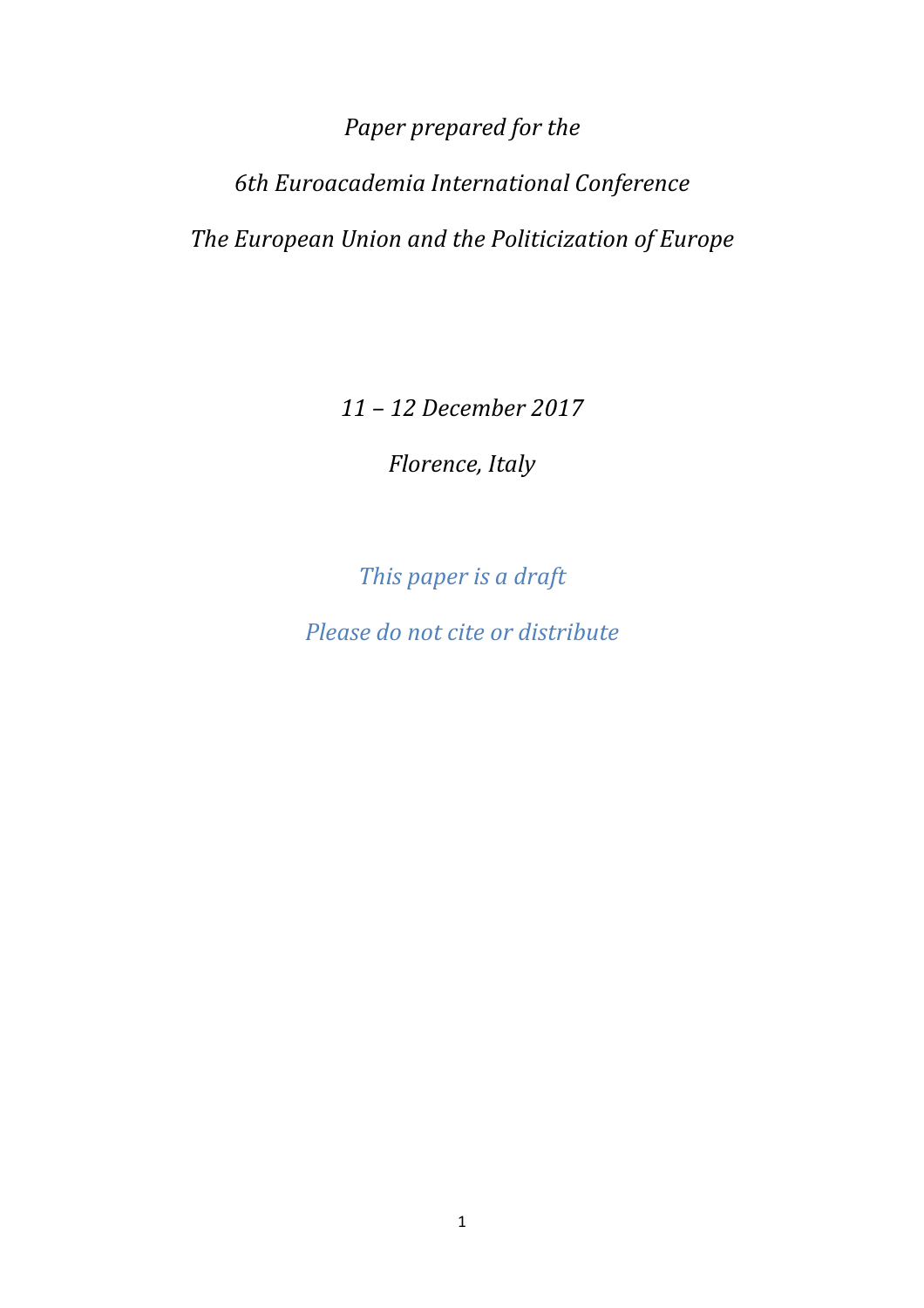# Passage to a New Europe during the First World War

#### By Mats Andrén

Department of Literature, History of Ideas, and Religion

University of Gothenburg

Sweden

#### Abstract

It is well known that the First World War marks a passage to a Europe of nation states. Four empires dismantled and a dozen of new states declared their independence. In this paper, I argue that the transition in the mind goes stepwise, but that it has path-breaking consequences that still defines the thinking of Europe. The outbreak of the war was by many literates understood as a loss of a unified culture, while others kept recognizing a European culture or a common civilization. In the paper, I pay attention to wartime visions of a future Europe, mainly in Central Europe and Britain. Especially is followed the notion of a New Europe and its different implications regarding national self-determination.

When H. G. Wells exclaimed 'Nationalities will out' during the First World War, the notion of selfdetermination was a controversial concept of key importance. Significantly, neither Wells nor many other supporters of similar declarations, backed wide spread national independence. Europe rather came out as a place of nation states only late at war and often reluctantly. However, some embraced it for offering an alternative to the Imperial system of Europe, hoping it should lay the ground for a new internationalism and for a Europe in peace.

The paper rounds up with further comments on the outcome of the war and its impact on thinking Europe in a broader sense as well as on the European idea of a shared federation.

Keywords: visions of Europe, New Europe, Mitteleuropa, self-determination, independence,.

After only a few months of warfare, speculations began of what Europe would look like when the war was over. No doubt, it would not be the same as before. Many insisted that the old Europe was dead, that the visions of the Congress of Vienna finally had collapsed, and that neither the congress system of the Vienna treaty nor the coalitions system of the prewar years were possible to continue, as they were part of the problem. It was time to look for new principles of international relations and for a way to settle border issues that would not fuel new fires. New expectations of the future spread around, including hopes for new ethical standards and international law.<sup>i</sup> Some asked for a new way of thinking: 'The coming reformation of the European politics and culture can only emanate from a better philosophy, then the one that dominates our rulers', as expressed by the Swizz art historian who in 1914 defended German expansion but from war experiences had converted into a pacifist and socialist.<sup>ii</sup> However, the centerpiece for the discourse was the rights of nationalities and the rectifying of nationalities' dismemberments.

A hundred years ago, Europe had less than twenty states. In reality it was even less, as Belgium and Luxemburg were occupied by Germany. With the integration of the Habsburg and Hohenzollern Empires, it looked like Central Europe was moving in direction towards a large German lead state or federation. At the very same time, there were motions for a Europe of an increasing number of states encouraged by the Allies' demand of restored independence for the occupied countries. In the East, Ukrainian and Moravian nationalists exclaimed declarations of independence late in 1917. Nationalists in the Habsburg lands were on foot for independence. One outcome of the First World War is a period of declarations of independence in Europe, thus following the American examples from the early nineteenth century, as outlined by intellectual historian David Armitage (2013).

In this paper, I will focus on the breakthrough of the idea of Europe consisting of independent nation states. I will do this in three steps. Firstly, by looking on the prerequisites and from what ideas the transition took place. This includes the view that states could not survive if too small. Secondly, by taking a close look at the wartime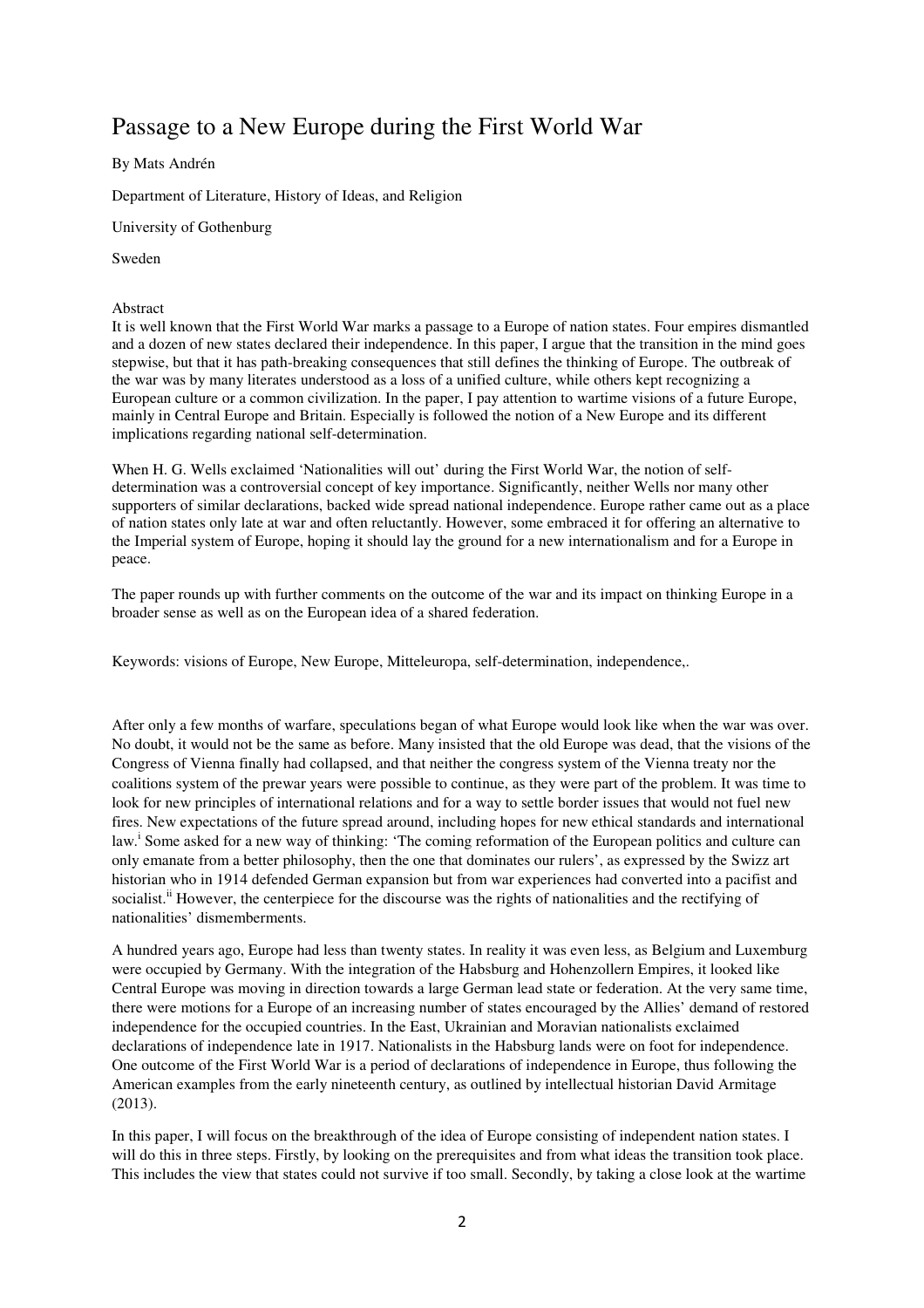visions for a future Europe of national self-determination until the point when the notion of national independence was accepted. Thirdly, by focusing on the notion of a New Europe.

For the history writing, this change may look inevitable and as a prolongation of the nineteenth century nationalist movements. It may also appear, as the transition was easy to adopt. In reality, it came neither easy nor inevitable. For the history of ideas, it is not the treaties or political decisions that are emphasized. The idea of a Europe consisting of independent nation states is neither something that enters and defines Europe from the Versailles Treaty, nor is it a grand idea flying in the air ready for historical actors to take hold on. Instead, people design them while they are living in specific times and places. By looking at the ideas presented under the buzzword the New Europe we will see that the transition of the mind only set through reluctantly and only with limited scope. The segment of thinking Europe that is of special importance for this paper, comprise visions that programmatically considers the future of Europe. As my approach is to look for the transition in the mind, I take advantage of documents that reflect on the issue. Of special interest are the more developed elaborations in books and journals that mirrors visions of a new Europe.

## Blessings of largeness

It is an easy task to count the states of Europe before and after the war. We will see that the number increased radically. If we move further back in time, we can see that the number of states decreased during the "long nineteenth century". Of course, Greece and Belgium gained independence and so did Bulgaria and Romania as the Ottoman Empire stepwise was losing its grip on the Balkan. However, by the unification of Germany and Italy the main motion seemed to be towards larger states. This fitted very well together with a theological understanding of modern history that included a progress from small units to larger ones. XXX 1 PAGE XXX Historical philosophy XXX Nationalists of Austria

In Europe of the mind, dominating cultures need space and legitimate expansion could be called for. Britain had an empire across the oceans. France was in Africa and Southeast Asia, Russia had stretched out in the Fareast. Would not a significant culture like the German have the opportunity to do the same? Often acclaimed, was that German culture was of significance and as such, it had a legitimate right of expansion as the other leading European nations had done. One receipt offered to end the war was to make sure that Germany had some space for expansion. Even British pacifists expressed such an idea, to the vexation of H. G. Wells: 'I cannot understand those Pacifists that talk about the German right to "expansion," and babble about a return of her justly lost colonies.'iii

The most noteworthy idea of a European Empire of the period takes the war to be a grand and powerful creator of a continent with less borders. It followed the historical trend of a thrift towards larger political units. It kept to the idea that smaller units are disappearing together with less successful national cultures. It envisaged a successful expansion of the German culture throughout a broadly defined 'Mitteleuropa'.<sup>iv</sup> The pleas for a federation of Austria and Germany together with some of its neighboring states had a renaissance from 1913 with a range of accounts and pamphlets written mainly by Germans and to some degree by Austrians.<sup>v</sup> Some were conservative and some belonged to German liberalism. Generally, they confirmed the deeds of Prussia to unite Germany and argued that the German Emperor should take command of the new 'Mitteleuropa'.<sup>vi</sup>

Incorporated is a notion of a cultural community. Franz von Liszt, professor of law at the Berlin school of commerce, saw a specific German culture of language, art, science and technology that he places as the fundament of a shared culture of 'Mitteleurope'. Hans Mühlstein, a Swizz art historian, envisaged Germany's mission to spread its culture and to reach world power. He found legitimacy for this task in the spiritual renewal that Germany had already accomplished for Europe since the sixteenth century, with Luther and the Reformation, the music of Bach, the philosophy of Kant and the discoveries of Copernicus. That spirit has permeated the nations in the middle of Europe, Mühlstein writes in the weeks following August 1, and adds optimistically and high-pitched that its peoples is the heart of humanity that now has to manifest itself in the shape of a shared body.<sup>vii</sup>

Friedrich Naumann's *Mitteleuropa* was the best-seller in this literature during the First World War. Published 1915 it had within a year sold one hundred thousand copies and was, or would soon be, translated into Italian, French, English and Swedish. It became the most influential of all German writings on the subject.<sup>viii</sup> Naumann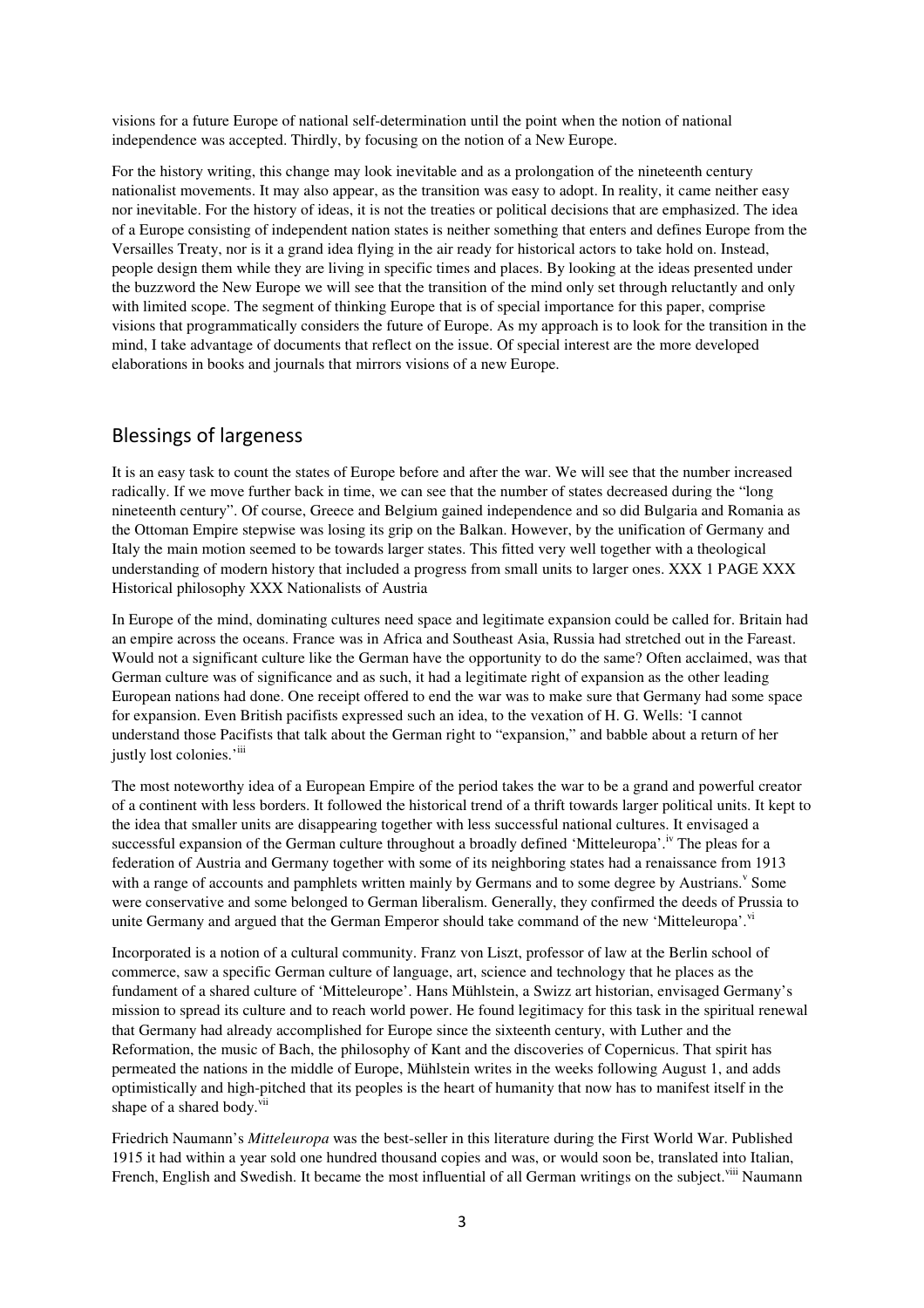was a liberal of the Wilhelmine era that pleaded for social reforms, but also a theologian that favored a strong Germany and its expansion.<sup>ix</sup>

For Naumann it is now or never: blood flows and nations are set in motion. Now is time to unite the states between Russia and the British-French allies. The war has given the opportunity for state men to show greatness. After it will be too late. Writing in the early war feeling of strong optimism, he urges to create 'Mitteleuropa'.<sup>x</sup>

In the historical determinism of Naumann there is a development from the making of small states to larger entities. Just as gross production developed within industry, it would concern the organization of states. The world would not any more contain many states but continentl or world states like Russia, America and Great Britain, or large federations. Thus, it was necessary to form a federation of 'Mitteleuropa'. The smaller nationalities in the area did not have a future as independent states. 'It is painful, but that is how the world history wants it: political small business needs alignment.' There was still place for the small nations in the 'Mitteleuropa' of Naumann, he said that the Hungarian and some of the Slavic nations will not be possible to Germanize as there uniqueness was too developed, nonetheless they cannot be sovereign states. The very foundation for 'Mitteleuropa' would be the German people, with their superior culture, language and capacity to organize, but harmony could only come if the other languages had some space beside German.<sup>xi</sup> Needed was a Middle-European spirit with a consciousness of a shared history and culture that had been made possible thanks to a historical process of the German awakening during the nineteenth century which was completed with the unifying of the German states. $x^{1i}$  From 'Germaneness will grow a Middle-European culture'. $x^{1i}$ 

Naumann argues for a new organization of a European region. He observes a historical movement towards ever larger unites of which he approves loudly. Still, he acknowledges the existence of smaller nationalities, sees a development among these towards more advanced culture and does not recommend their assimilation into German nationality; the Hungarian and Slavic nationalities are there to stay. He offers a twofold answer of how to organize the area. Firstly comes the creation of a federation, with one political leadership and a common economic block. Secondly, there will be many nationalities living within this federation among which the German is superior and will civilize the others.

The propagating for 'Mitteleuropa' continued after Naumann's book with many further publications. In Germany and Austria his work was mostly praised and the existence of 'Mitteleuropa' was considered as an accomplished fact as the realities of war had forged a unity of Germany and the Habsburg Empire.<sup>xiv</sup>

# Visions of self-determination

When H. G. Wells was forecasting the future in 1917, he saw the termination coming of European expansion. The Empires of Europe was first halted in America, now the extension was about to end in Asia and Africa would follow. The age of the empires was about to end. 'The days of suppression are over.' <sup>xv</sup> In this he would be right even if not that soon as he foreshadowed, and the fall of the Empires was a theme that would haunt Europe in the mind for the coming decades. However, there were still grandiose plans for the Empires and not only for a German 'Mitteleuropa'. Wells himself was putting much effort in forecasting how the dominions would continue to be British in the age to come. Britain should release some of its grip on its territories, accepting that they have interest and need to develop relations with neighboring countries. Instead, the feeling of Britishness should develop, keeping Canada, India, the African and other territories together by a sense of community rather than by fierce power.<sup>xvi</sup> In his deliberations, Wells reflects a growing attention to the conditions for political organization in the world and in Europe that many writers manifested. A central asset for this was the nationalities.

In 1917 Wells saw a new age dawning, an age of nationalities. He observed a fundamental motion of nations in a growth of maturation and estimated that once a nation had reached beyond a barbaric state, it wanted to make its own way, will not accept foreign suppression. 'Nations will out!', nations want to freely develop their possibilities. The consciousness of being Egypt and Polish will live on in spite of foreign dominion.<sup>xvii</sup> For Wells the nationality principle was applicable in regions where there are homogenous nationalities. However on 'the natural map of mankind', he founds areas of a much more complexity. In some regions where religious and/or linguistic borders inter foliate the nationalities, it was better to adopt a canton system of the Swizz kind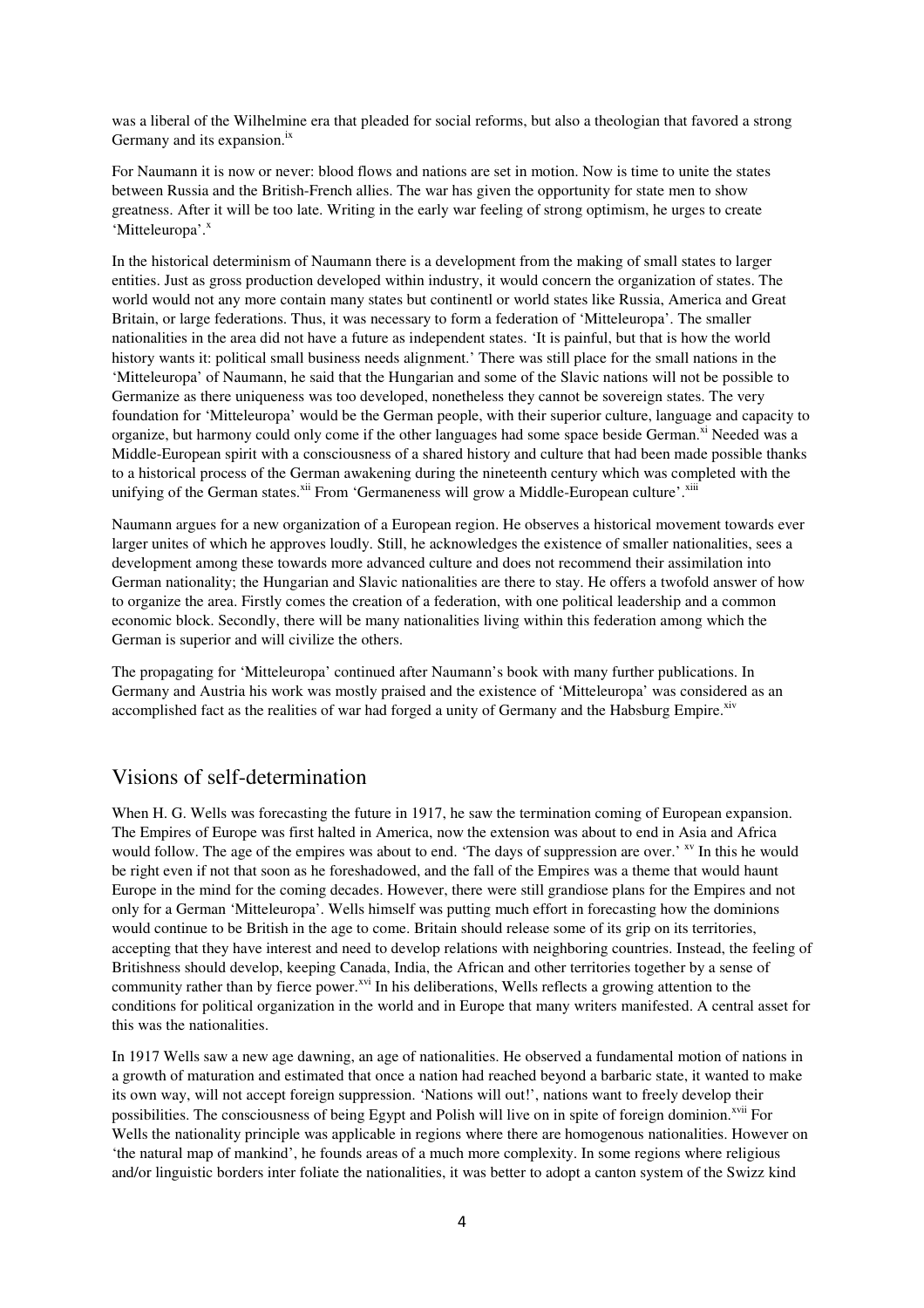that accepted some differences but still kept the state together. Moreover, some cities and regions are the homes for many nationalities and in effect international places. He wants those ruled in conjunction with the affected nations, in the form of a union between the peoples concerned.<sup>xviii</sup> In Europe, he pointed out the region between Germany and Russia as troublesome, with nations neither mature nor big enough to stand by their own. The Poles and the peoples of the Habsburg Empire had unique nationalities that would not let them assimilate, but continue to cause much conflicts if left by themselves. A union between the west Slavic nations might be a solution for the region, but he evaluated it impossible to implement and retain it because of the interests of Germany and Russia to keep such a construction under its own rule.<sup>xix</sup>

Obviously, Wells saw the end for an epoch of empires and the coming of a new one of nationalities. However, just as he was halfhearted when he rebutted the empires he could not believe in independence for smaller nations as a general pattern for Europe.

Wells was illustrating a strand of thinking that was strong. Arnold Toynbee, the conservative historian, confessed to nationality as the prime form of organization in Europe. Still, he saw no possibilities for most nationalities in Central and Eastern Europe to exist as independent states. The Czech were to mixed up with Austrian and German economy, the Slavs on the Balkan will do best in a shared customs union, the nationalities of the North-East can only express themselves within the Russian Empire. Only few people were grown up to nationality and independency, most were 'undoubtedly unripe for it.'<sup>xx</sup> Furthermore, the liberal Prime Minister H. H. Asquith attested Britain to the nationality principle and an imperialist minded London journalist defended the independence of 'many of the smaller nations'. However, when listing them they both just like Wells and Toynbee only addressed nation states that were in existence before the war.<sup>xxi</sup> Similarly by an association of women from both warring and neutral countries. Already a Haag meeting in 1915 of the International committee of Women for permanent Peace, demanded in a declaration 'Respect for nationality /…/ recognizing the right of the people to self-government'. In the mind was Belgium, whose occupation roared the minds outside Germany and Austria, and the right of the inhabitants of South Tyrol, Alsace and Schleswig to choose themselves in a referendum to which state they wanted to belong. <sup>xxii</sup> But of other nations they said nothing.

We can make the same observation in other discourses. There were many examples of writers and activists that considered imperialism a cause behind the war.<sup> $x\sin$ </sup> John Hobson, who had made the notion popular among leftists in the early years of the century, saw the war as the outcome of imperialistic policies by the European powers in the past and related to militarism and financial penetrations of foreign countries.<sup>xxiv</sup> Wells pointed out Germany as the main representative of Imperialism with a policy he found aggressive, cowardly, undemocratic and without recognition of the rights of the nationalities.<sup>xxv</sup> In such rhetoric, national independence and the right of people to determine their own future was essential for constructing a road to lasting peace. However, focus was on existing nation states while the nationality issue in Europe concerned many minorities without a state in the Austrian, German, Russian and the Ottoman Empires.

Both the Allies and the Central Powers used the nationality issue for their own cause and took steps to empower nationality movements that could disintegrate the resources of the enemy. From Germany and Austria-Hungary nationality rights and bodies were promised to Finland and in the Baltic region, for the Flemish in Belgium, to Ukraine and Moravia and the Poles in the former Russian government of Warsaw. Britain turned to the exiled Belgian government with guarantees for restored independence, to the nationalities of Habsburg with promises of self-determination and raised hopes among the Poles to reunite the divided nation. However, German policies for Poles within the Reich gave them no hope and the rulers in Vienna long denied more national rights to the Slaves and became hostile towards nationality movements as the war broke out. The rulers in London would neither listen to a Welsh campaign for federal autonomy, nor to the Irish demands for national rights. Instead Irish leaders were arrested and as protests against British rule escalated people were killed. The new Bolshevik regime of Russia accepted that the nations were free to decide whether to form a state with other nations or to be independent and this also addressed its own non-Russian nations. But in reality it intervened in one way or the other in Ukraine, Bessarabia/Moravia and Finland after their declarations of independence.<sup>xxvi</sup> /KÄLLA/

A sign of the amplitude of the notion of nationality is that it entered the minds of socialists and social democrats and forced them to revise it as something to defend. Not only were they pleading for internationalism, as before the war. Not only did they support the governments in the declarations of war in 1914, as they during the war became more opposed to it. Even Lenin, who rallied against all talk, comments and noise made about nationality as capitalist propaganda, recognized the right of nationalities to liberation from oppressing states.<sup>xxvii</sup> Some went further and took the standpoint that nationality was an issue of the same importance as class struggle, and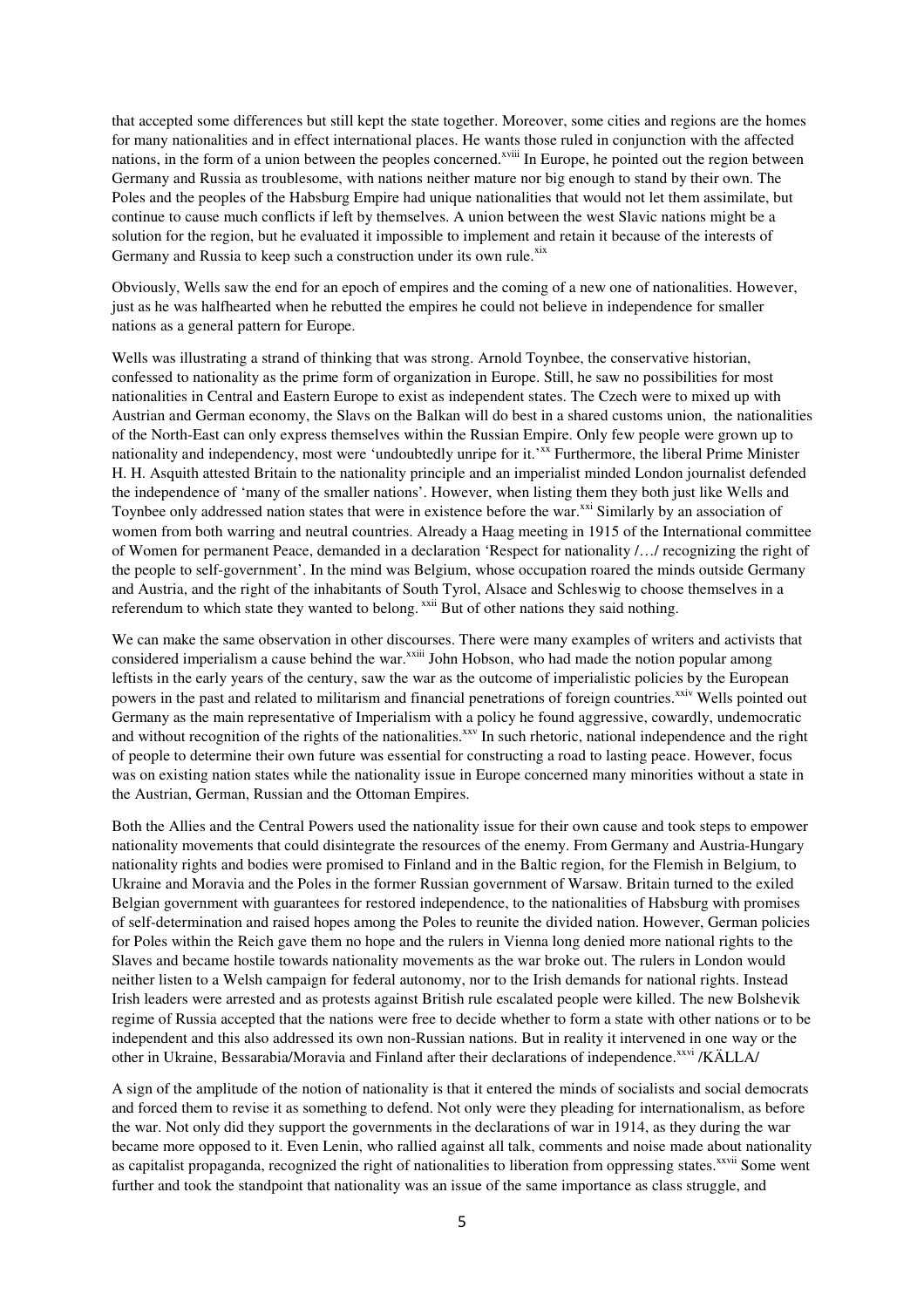noticed that there are nationalities that does not have their proper states. Leaders of Social democracy in Germany and Austria wrote in length on the topic. Karl Kautsky underlined that freedom was crucial not only for the large or for culturally more advanced nations, but for all nations and treated their self-determination as a main issue for Europe's future. However, from this did not follow that he welcomed new states, as he made a clear distinction between self-determination and independence. His notion of a state included economic unity of trade with a free market and external customs and military possibility to defend itself behind borders. To form a nation state, he adds as essential to have community of language and indicates that some nationalities are simply too small to form one. In that case, a national culture and language are still important for democracy and minorities' rights to express themselves.<sup>xxviii</sup> In line with these arguments declared his party in 1917 that occupied Belgium and Serbia ought to retain their freedom, besides that Poland, Finland and Ireland should be welcomed as independent states, while other minority nationalities should be settle with autonomy within their states.<sup>xxix</sup>

The nationality question had a special resonance in Austrian Empire. Before the War, it lived through a long period of stability. Conflicts between nationalities did not threaten its construction, because nationalists with few exceptions wanted to keep the empire intact. It is true that the Pan-German movement of George Schönerer wanted the German parts of Austria to break out and join Germany, but they won only little support and remained a small fraction of the Austrian parliament.<sup>xxx</sup> Slavic nationalists won supporters in their objective to expand national autonomy when they called for the right to use their vernaculars in administration, but the lion share of them were loyal to the state. The war, deliberately started by the leaders of the monarchy, changed the Austrian mind frame. The army did not live up to the standards of modern warfare and could hardly win a battle without support of German troops. The insight grew that the war was leading into a disaster for the Habsburg state. Soon it was both military and economically in the hands of Germany. A custom union was enforced and the monarchy was well on its way to become an integrated part of a German dominated 'Mitteleuropa'.<sup>xxxi</sup>

These were all vain efforts to find ground for an Austria of nations that would have a future after the war, as the Dual Monarchy slipped in under German power which undermined its political and economic sovereignty. The dynasty with the new Kaiser lost influence to the German brother in arms. For the Slav nationalists to stay within the Austrian state, seemed to promise a future with weak possibilities for self-determination. The military offensive by the Central powers in 1918 ended in a grand failure and the state was breaking up. It was of no help that the young emperor Charles had initiated a plan for reorganization of the state after federal principles. The main nationalities declared themselves independent and the emperor had to abdicate.

# Looking for a New Europe

The notion of a new Europe became a buzzword that mainly appeared in the allied countries and with focus on the statues of nationality as a fundamental asset for a coming political order in Europe. In 1915, the new Europe of Arnold Toynbee consisted of interconnected nations unified in culture and language. In some cases, a nation represented an economic unity by itself and otherwise it had to belong to a group of nations. The mature nationality is for Toynbee a phase in the social evolution and each nation may reach that state of being in due time. He echoes a stagist theory of history when he offers immature nations to follow the most advanced ones in Europe and calls for the responsibility of the latter not to cause damage by mere economic interests or by conflicts over foreign territories. However, he also adds elusively that nationality is not the final stage and hopes for a future with an international authority by which nations transcend nationality.<sup>xxxii</sup> Apparently, the early talk of a new Europe was vague and shadowed behind the effort to discredit Prussianism and the present German regime. For Toynbee Germany was not fit for a new Europe. Its Prussian code and dynastic ambitions found less appeal in a democratic minded public and was not applicable to a political organization of Europe build on nations. Its concept of nationality only represented brute power and domination and was 'a menace to our civilization' as it turned to German glory in the Medieval past and focused on territorial inclusion, while the British represented all a modern nation should be; 'a spiritual experience and self-expression of a human society' that represented democracy and co-operation.<sup>xxxiii</sup>

Without a doubt, there were quite some talking about a new Europe from different angles; "The expression 'New Europe', which is used daily, is very vague, it covers territorial Europe, social Europe, political Europe", wrote the socialist inclined journalist Paul Louis.<sup>xxxiv</sup> In *L'Europe Nouvelle*, which is also from 1915, he stated that French, Germans, British and neutrals alike rejected a return to the order of pre August 1914; the Germans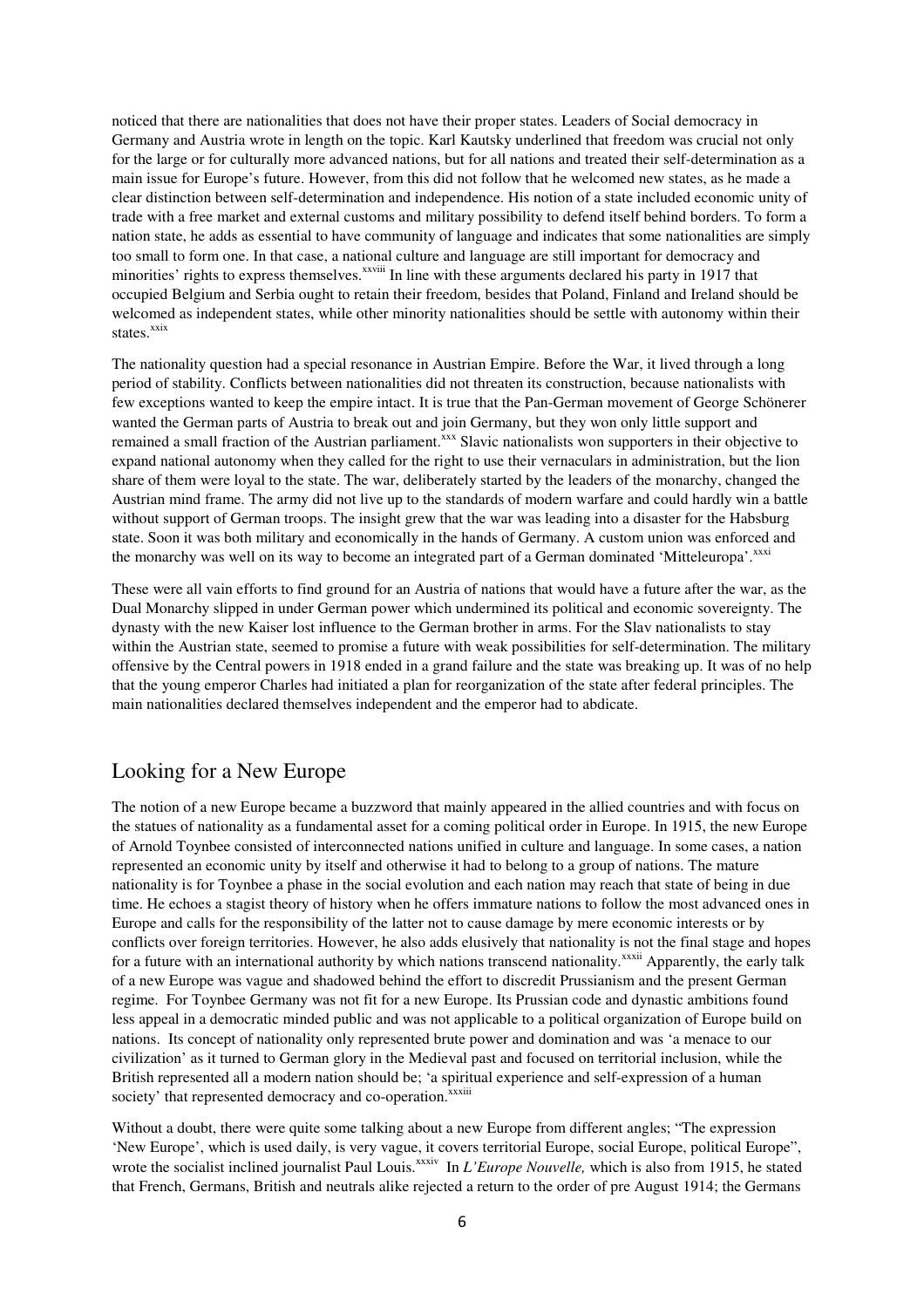aimed for expansion, while the others ruled out Germany from being in such a position. For Louis the war was a historical moment of the same magnitude as the French Revolution, when an old era is left and a new one is to begin. In the new Europe, the will of the people and the nationality principle should rule such that 'there were no more oppressed, despoiled mutilated peoples.<sup>'xxxv</sup>

This makes him another example of a socialist that put much weight on the nationalities, although he does neither make language define it nor religion or historical memory, but the accord of the people. For instance, one nation can consist of more than one language and one language may exist in several countries. The new Europe will discard the order from the treaty of Vienna and the Prussian, Bismarckian and Pan-German doctrine of territorial expansion, whose 'monstrous ambitions' have tortured the French in Alsace-Lorraine, the Danish in Schleswig and Holstein, and most of all the western Poles. Some plebiscites can be accurate to let the people decide where to belong, but Louis sees only Poland as capable to form a new independent state. Finland should have autonomy within the Russians state. Austro-Germans, Czechs and Hungarians were to form a tripartite state with equal rights of its three nationalities. Other parts of Habsburg would be included in the expanding territories of Italy, Serbia and Romania. A reoccurring argument is that nations must be large and populous enough to form a state. Logically, Louis dismisses the prewar independency of Luxemburg and includes it in Belgium. This he concludes, will be a Europe with nor more enslaved people, because each nationality has its freedom, and that would increase the guarantees for peace.<sup>xxxvi</sup>

Neither by Louis, nor by his ideological antipode Toynbee was the new Europe an opportunity for new nation states to step forward. However, they resonated a changing mind regarding the significance of small nations. A Swedish envoy in Paris late 1915 commented in his diary after meeting representatives of the government and leading politicians that they looked with new eyes upon the small states and had begun to appreciate their importance. Not only were they interested in closer economic ties with Sweden, but testified their willingness to support the Finnish claim for self-determination or even independence.<sup>xxxvii</sup> Louis argues that these nations – representing states of the second rank - without the power and grandeur of the main European powers nonetheless have an important part to play in establishing buffer zones. When the Netherlands, Belgium, Poland, Switzerland and Denmark are free, they constitute passages between the states of the first rank and reduce the risk of their direct confrontation. The small nations have nothing to win from starting wars they are bound to loose. Instead, they fear war and their peacefulness contributes balance in Europe. They are leaning towards democratic and liberal governance, concerned of the freedoms of its citizens and have giving exile to expatriates. They are progressive in many aspects regarding both their own countries, for civilization and for the international relations. Louis' song of praise concludes that in the rejuvenated Europe, small states will be of greater importance than before.<sup>xxxviii</sup> But he does not see that new states can be erected. In spite of all tribute paid to their literature, art, science and innovative minds, the postwar European states of Louis will keep to almost exactly the same nations as before. A reorganized Europe with changed territorial borders? –Yes. A Europe with more nations holding states? –No.

One origin of the pleadings for new nation states was by the Czech nationalist Thomáš Masaryk. It was as an alternative to Austrian, German and Russian dominance of the West Slavic nationalities that he began to talk of a Central Europe of free and democratic states. In his earlier books on Czech nationality he neither talked about a Central Europe, nor put the future of the Czech people in connection with other nations of a Central European region, nor pleaded for an independent Czech state.<sup>xxxix</sup> However, from 1912 he became more opposed to the governance of Austria and expressed indignation at the throne, the aristocracy and the Czech elites. He called the Czech and the other minor Austrian nations to reach out as far as possible for cultural and political selfdetermination. Even at that time, he considered it impossible to form an independent Czech nation outside the Austrian Empire. Only the war and the possibility to gain support from the allies made him change his mind. $x<sup>1</sup>$ 

The war forced Masaryk into exile and he arrived to England in March 1915, where he set out to campaign for Czech independence by establishing influential contacts, writing petitions to the minister of foreign affairs and collaboration with the weekly *The New Europe*. He took every opportunity to plea for freedom for the peoples of Central Europe and tried to convince the British public that such an aim was in line with the interest of the allies to win the war. He contended that the allies would soon defeat a disintegrating Habsburg Monarchy, which would open the path for a victory over Germany. This strategy had a certain response in the British government and ministries, but became part of official British policy only in 1918.<sup>xli</sup>

From January 1917 he edited *The New Europe* where he accordingly pleaded for democracy and independence for the nations of Austria-Hungary. This weekly was a stronghold in Britain for pleas of national self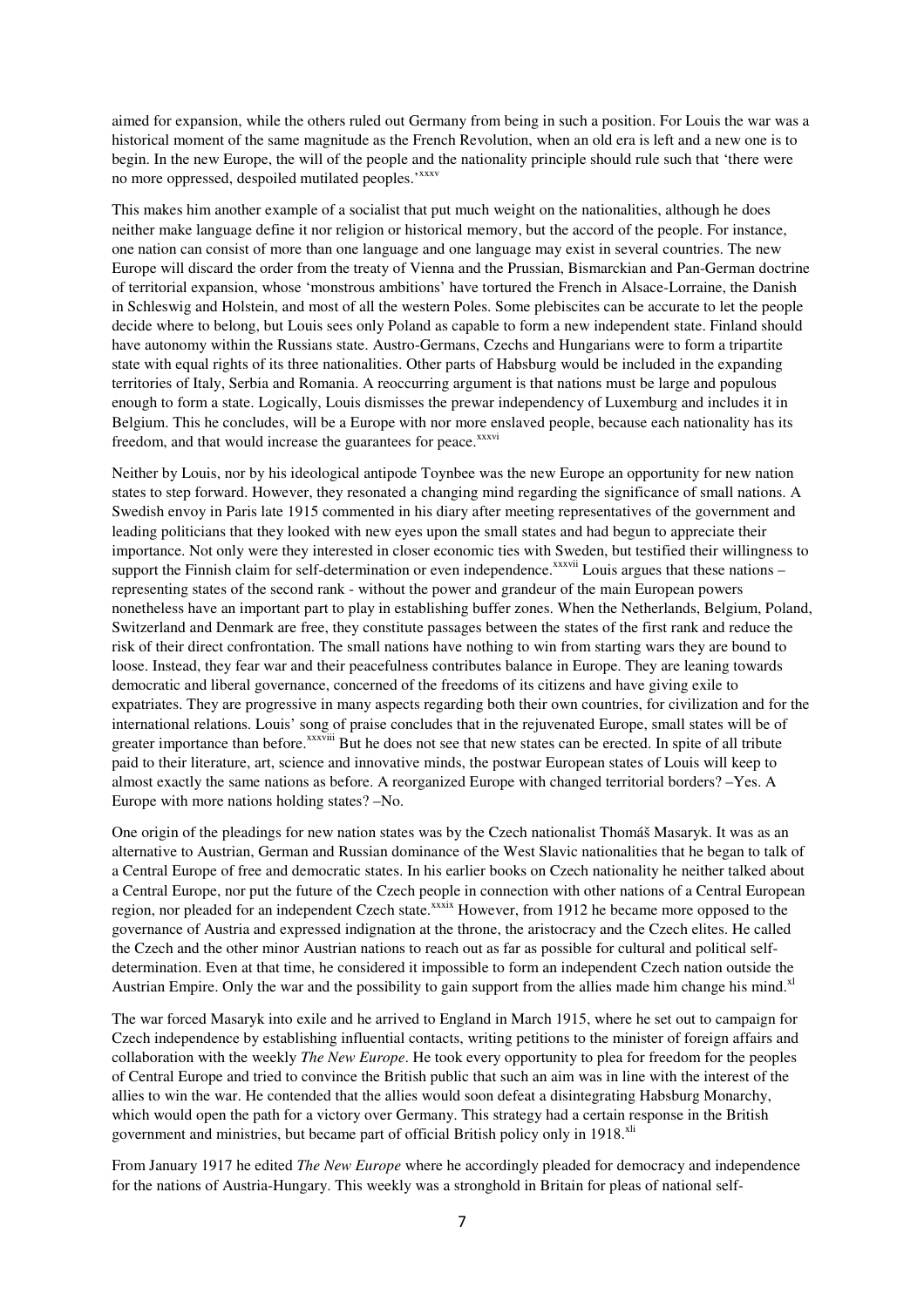determination, with collaborators from all the allies including occupied Belgium and the Bohemian Masaryk. The journal voiced the right for all people to decide by themselves whether to be independent or to stay together with other nations and what degree of autonomy they should have. The Macedonian people should have the right to hold a referendum regarding their partition between Serbia, Bulgaria and Greece. The three and a half million Romanians of Transylvania had the right to an autonomous province within a federalized Hungary.<sup>xlii</sup> For Luxemburg an article asked for a restitution of the assurance for independence.<sup>xliii</sup> One article informed of the Icelandic strivings to find acceptance in Denmark for extended the self-rule.<sup>xliv</sup> One article paid attention to the Ålander's petition after the Finnish declaration of independence to be part of Sweden.<sup>xlv</sup> In addition, the journal notified every concession by any Ally to concede to self-determination. Such as the new Russian regime's proclamation of autonomy for all non-Russian peoples, the French recognition of Finnish independence in January 1918 and the allies recognition of a Czech legion within their ranks. Or the recognition by Russian delegates of Ukraine as an independent state four months later in May, or the promises of the British, French and Italian Premiers to stay favorable to nationalistic aspirations of Poles, Czechoslovaks and Jugoslavs in June the same year. All in contrast to what *The New Europe* described as the Central Power's insisting 'upon restricting its [self-determination's] applications to *states*, not nations, and leaving existing frontiers unimpaired.'xlvi With the motto 'Pour la Victoire Intégrale', *The New Europe* aspired to offer a program for the outcome of the war, prompting for a 'victory on the democratic idea, and for peace without annexations and on the basis of complete self-determination of nations'.xlvii Democracy and national self-determination was their formula for the new Europe.

In late 1917, the national self-determination and even sovereignty became an option in Eastern Europe. Ukrainian nationalists had from the beginning of the war declared that their nation had a culture of its own, with the richest music and poetry traditions in Europe, which expressed a strong sense of being unique and a nation of its own. Their independence from Russia would be for the good of all Europe, it should weaken and even disintegrate Russia, free its subjects from the tsarist yoke and Germany and Austria from the eastern threat.<sup>xlviii</sup> So they said, and after the October revolution, Ukraine proclaimed independence from Russia as did Moravia and Finland. In the Baltic region, occupied by Germany, national bodies were allowed to develop in order to alienate them from Russia. Early 1918, Estonia, Latvia and Lithuania declared themselves independent. In Austria-Hungary, a radicalization of nationalism set through as the Empire was on the brink of collapse with food shortage, strikes and breakdown of transportations, with an army that was short of men and materials as production of supplies dropped sharply, and with Slav troops that refused to fight against the Entente. January 6, Czech deputies of the Reichsrat and Diets of Bohemia, Moravia and Silesia affirmed a program for Czechoslovak independence.<sup>xlix</sup> The willingness to stay loyal to the Central- and Eastern European empires was rapidly decreasing.

The process towards disintegration of the continental Empires received further fuel when from America arrived a manifest for the future organization of Europe. Paul Louis is a witness:

No document, since 1914, has had any more resonance than Mister Wilson's message dated January 8, 1918. The words of the American president always have the gift of catching the attention of men, because one feels there firm will, a clear and at the same time audacious thought, a rather rare disinterestedness; but this time, it is not an exaggeration to say that they have provoked a profound chock in both belligerent and neutral countries.<sup>1</sup>

The ideas of national self-determination were fundamental for the American president Woodrow Wilson. In his address to the Congress about the conditions for settling peace, he set out 'the principle of justice to all peoples and nationalities, and their right to live on equal terms of liberty and safety with one another, whether they be strong or weak.' America was in his eyes representing a historical development away from Empires towards nation stats, while Germany and Austria were the utmost examples of outmoded imperialism.<sup>li</sup> Detesting dynastic and authoritarian rule, he frankly declared his belief in democracy and the possibility to improve the world order: 'what we seek is the reign of law based upon the consent of the governed, and sustained by the organized opinion of mankind.<sup>'lii</sup>

Even if his inspiration was mainly from the independent movement in North- and South America, he was aware that the European discourse of the war voiced aspirations for national self-determination and even independence. Iiii The declaration was all clear upon the demands of independence for Poland and the Balkan states but was more restrictive concerning the Habsburg nationalities only offering their self-determination. That limitation was not of much importance for its effect, Wilson had already made himself a name as an ardent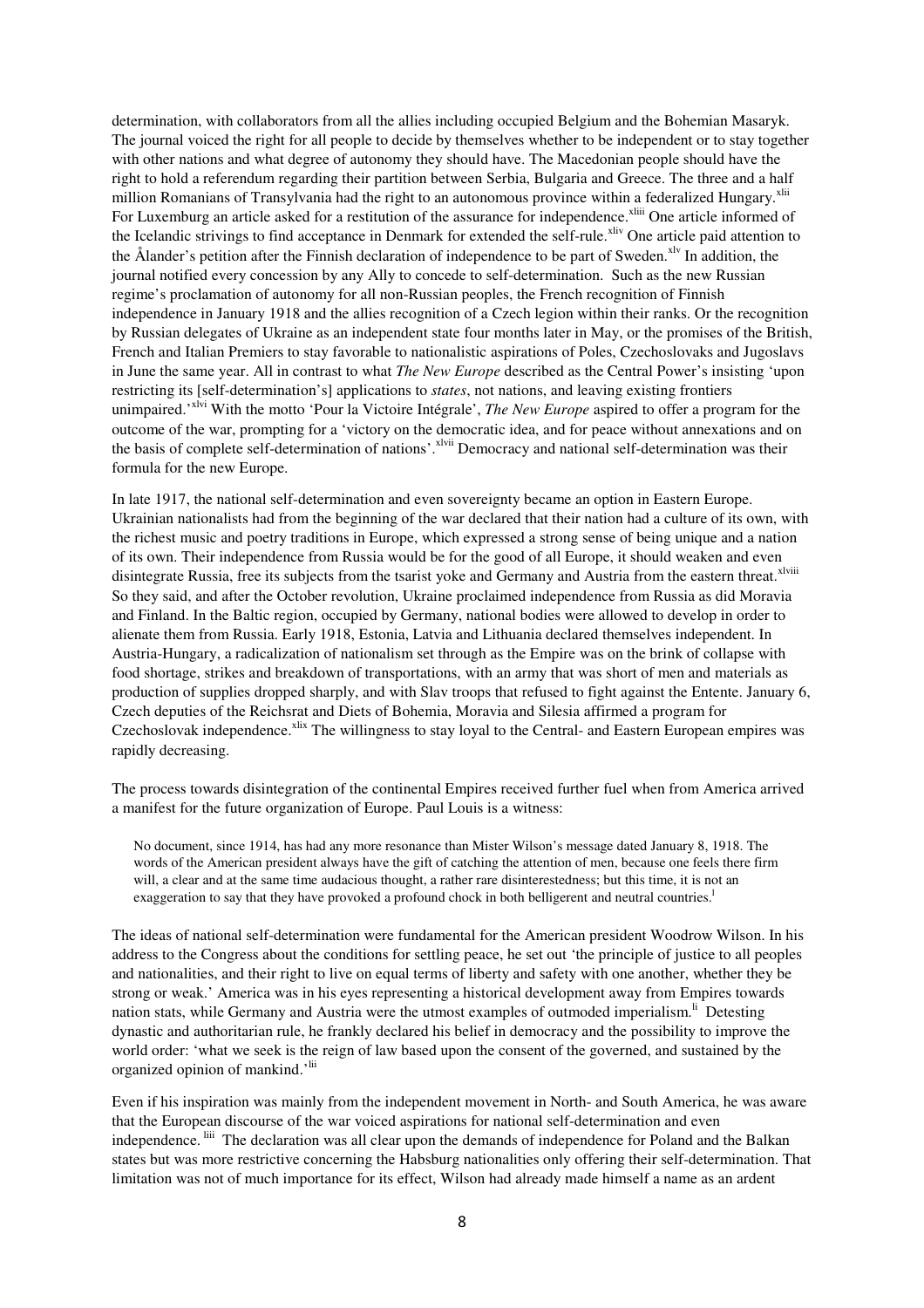protagonist for moral principles that favored peace and his new declaration was further boosting national sentiments. For many Wilson stood out as 'the recognized prophet of the Allied cause.'<sup>liv</sup>

April 10, the non-German nationalities of the Habsburg Empire gathered in Rome at the 'Kongress der unterdrückten Völker Österreich-Ungarns' and on May 17 they could gather again in Prague. There met Slovaks and Croats, leaders of the Jugoslav movement, Serbian dissidents, Bosnians, Italians, Romanians from Transylvania and Bukovina, Slovaks, Poles from Galicia and Silesia, apart from representatives of all the Czech parties. Their declaration conjured up an oppression of centuries and a future perspective of a peace that would bring independence and overall 'a better future of the nations'. Aggressive imperialism would be exchanged for a system with free and equal nations. In their resolution Wilson's principles left their mark; the new future would be 'assured by the world democracy, by a real and sovereign national peoples government, and by a universal League of Nations, endowed with the necessary authority.<sup>'lv</sup>

The tide was quickly moving in the direction of the Slavic nationalists as the allies saw the disintegration of the Habsburg Empire as a possibility to weaken and isolate Germany. By the end of May, the British government and President Wilson approved to much of their ambitions, both declaring anxiety for them becoming independent and their liberty a matter of the allies' war aims. However, it was not full sovereignty for all the Habsburg nationalities they had in mind. It was still a matter of being large enough to live up to the standards of becoming a nation state. The British spokesman vaguely uttered something about gathering these nations in a Central European federation. Wilson's promise was for Czechoslovak and Jugoslav states, both comprised more than one nation.<sup>Ivi</sup> For such restrictions to the ideal of national independence, economic arguments came handy. In *The New Europe* it was explained that for economic development the southern Slav provinces needed the mountains, the plains and the coast lands. It required development of trade routes through all its parts, commerce and industry of the inlands needed connections with the Dalmatian coast towns to enable trade across the Mediterranean. Trieste and Fiume should be oriented towards the Jugoslav provinces instead of the Austrian centres in the north.<sup>lvii</sup> Clearly, an independent state should have the right economic conditions.

In the autumn of 1918, expectations on ally victory were high as the Habsburg Empire collapsed and it became clear that it only was a matter of time until Germany would have to surrender. In Copenhagen was initiated another journal named the New Europe, or in Danish 'Det ny Europa', by leading Scandinavian cultural figures including the Danish critic George Brandes, the Norwegian explorer Fridtjof Nansen and Swedish suffragist Ellen Key. The declared that a new Europe was in the making and they likened the European nations to be the sons of that larger common fatherland. When they promptly announced the coming of this new Europe to be their faith and took on the program to awaken love for it, they expressed the strong sentiments of hope that were all around.<sup>lviii</sup>

Intellectuals enthusiastically embraced Wilson's principles, finding in them a representation of freedom for the peoples and peaceful arbitration of international disputes. The principles presumed a fertile engagement of nationalism and internationalism and further arguments were developed in the act and meaning to support a supra-national association. One professed nothing but historical determinism; in the beginning was love for the family, then grew compassion for the tribe, after that for the nation and the next step to take was to stretch out for a wider community. Another tried a pedagogical logic; nationalism and the feeling of belonging to one people was a necessary device for fostering internationalism. Only when one had understood the complexities of the national society was it possible to extrapolate to the complexities of interacting nations. 'Only from nationalists can one create internationalists.<sup>'lix</sup> A third insisted on the experiences of war cooperation, with pooling of resources and unifying of military and to some degree economic actions through the War Council of Versailles. This council acted as a supra national authority and had come to signify a sense 'that only a certain voluntary curtailment of the sovereign right of each nation can avail to equip the common cause with the means of victory.' Not only did it serve the Allies in the war, it represented an embodiment of a supra-national body that showed what it would look like when it had authority to control sovereign nations for a shared aim. It put on the agenda 'the whole task of European reconstruction.'<sup>1x</sup>

### To conclude

Much as expectations on a new Europe grew, there were early signs of disappointment that followed the selfdetermination of nations. The new nation states had disputes of land and to which nationality people belonged,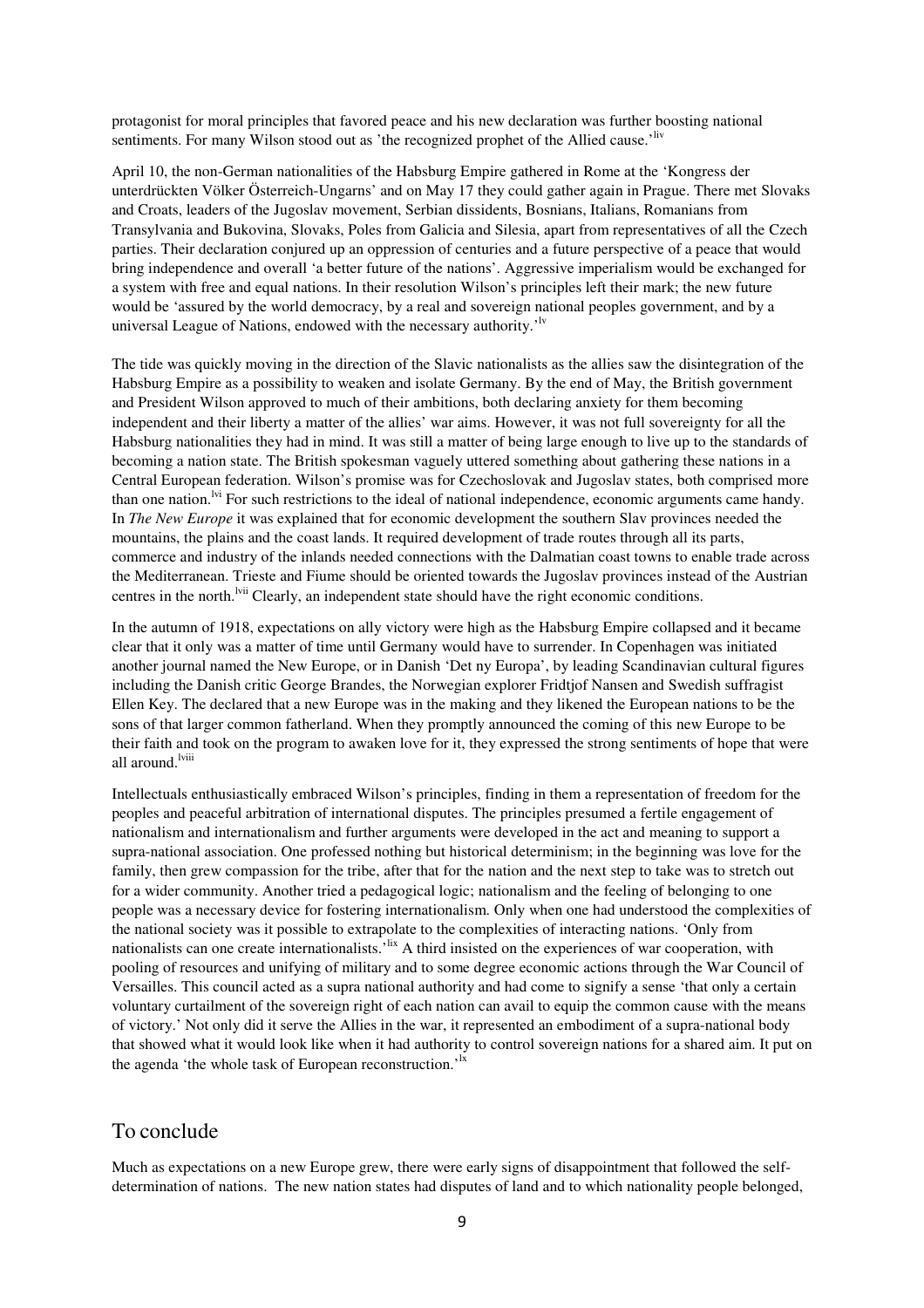as the nationalities of the former empires were no clear-cut entities. In Versailles, the victors were more interested in finding the best possible provisions for themselves than finding agreements that everyone could live with. It is no wonder that the delegates of the conference in Paris was mostly pessimistic about the accomplishment of the deliberations and often alarmed of the treaty that came out of it. A British delegate wrote in a letter that 'the total effect is, I am quite sure, quite indefensible and in fact is, I think, quite unworkable.' John Maynard Keynes felt 'deep and violent shame' and left the conference deeply worried about the economic chaos he meant that the treaty would bring. $\frac{dx}{dt}$ 

To conclude, even if the number of European states radically increased, the ideal of nation stat still met with restrictions in Europe of the mind. This had to do with the prerequisites for recognition as an independent nation that comprised of one or more factors like a population large enough, an economy diversified enough and in possession of cultural maturity. In the new Europe, the nationalities had different places according to their place in a hierarchy.

However, the passage to a Europe of nation states took place. Not only was it the end of a Europe of dynasties. No longer were small states like Sweden or Norway exceptions but part of a new normality. In thinking Europe, the motion towards more states replaced the notion of a Europe with fewer and fewer states. Thinking Europe included smaller states leaving the prerogative of largeness behind (or at least in doubt). A new context was set for the idea of European unification, with the needs of bringing many states together in a shared framework. This was troublesome to achieve during the inter war period with the many disputes between the states. However, from now on forecasts of Europe had to take into account an increasing number of states.

## Bio-note on author

Mats Andrén, b. 1958, diss. 1990, reader 1993. Senior lecturer at Södertörn University College 1999 and at University of Gothenburg 2003. Professor in the History of Ideas and Science from 2005. Affiliated to the Centre for Public Sector Research (CEFOS) 2000-2010 and to the Centre of European Research at Gothenburg University (CERGU http://www.cergu.gu.se//) since 2000, Director 2009-2011, Steering Group Chairman 2012- 2015. Deputy Dean for the Faculty of Arts 2011-2016.

Has earlier pursued research in the history of economic ideas, on the ideologies of students, on Central European identities and on the concept of local citizenship. Several publications on ethics, legitimacy and the societal dynamics of spent nuclear fuel. Carries presently out research on the idea of Europe.

Cultural Borders of Europe, Berghahn 2017, ed. w. T. Lindkvist, I. Söhrman & K. Vajta. http://www.berghahnbooks.com/title/AndrenCultural

'The Critique of European Nihilism: Interpretation, Responsibility, and Action', (ed. w. Wittrock, J.) *European Review* 22:3, 2014.

Andrén, M. (2012/2014) *Nuclear Waste Management and Legitimacy: Responsibility and Nihilism*. Routledge. https://www.routledge.com/Nuclear-Waste-Management-and-Legitimacy-Nihilism-and-Responsibility/Andren/p/book/9781138900936

 $\overline{a}$ 

<sup>&</sup>lt;sup>i</sup> See e.g. Agorio (1917) op. cit. p. 23: 'Nos hallamos al borde de esta suprema transformación. Ya ha comenzado al gran proceso de todos los valores éticos, la gran revisión de todas las garantías jurídicas.'

ii Hans Mühlstein (1918) *Die herrschaft der Weisen*, Leipzig: Der Neue Geist, p. 3: 'Die kommende Reformation der europäischen Politik und Kultur kann nur von einer besseren Philosophie ausgehen.'

iii H.G.Wells (1917) op. cit. p. 238.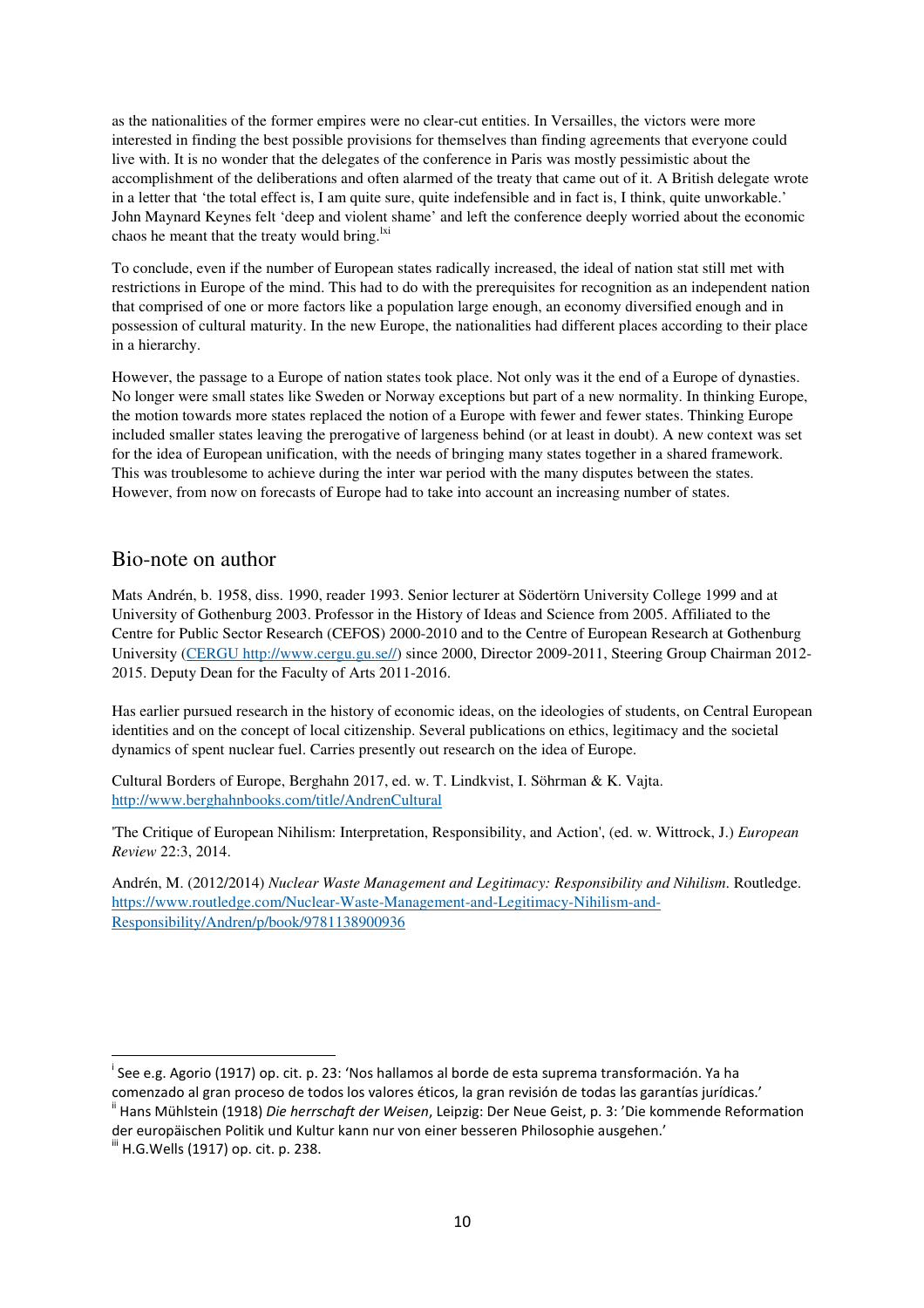iv The following section on 'Mitteleuropa' builds on Mats Andrén (2001) *Att frambringa det uthärdliga: studier till idén om Centraleuropa* [The Discourse about Central Europe], Hedemora: Gidlunds förlag, pp. 149-156. v Henry Cord Meyer (1955) *Mitteleuropa in German Thought and Action 1815-1945*, Haag: Nijhoff, pp. 145-159 charts the relevant newspaper and magazine articles.

vi Franz Klaein (1915) *Die Kulturgemeinschaft der Völker nach dem Kriege*, Leipzig: S Hirzel. Franz von Liszt (1914) Ein Mitteleuropäischer staatenverband als nächtes Ziel der deutschen auswärtigen Politik, Leipzig: S. Hirzel. Hermann Loch (1914) *Der mitteleuropäische Wirtschaftsbloch und das Schicksal Belgiens, Leipzig S. Hirzel. Karl Mehrmann (1915) Grossdeutschland: unsere Stellung in der Weltstaatengesellschaft*, Dresden: Das Grössere Deutschland. Hans Mühlstein (1914) *Deutschlands Sendung*, Weimar: Gustav Kiepenheuer. Eugen von Philippovich (1915) *Ein Wirtschafts- und Zollverband zwischen Deutschland und Österreich-Ungarn,* Leipzig: S. Hirzel. Albert (Winterstetten) Ritter (1914a) *Berlin-Bagdad: neue Ziele mitteleuropäischer Politik*, München: J. F. Lehmann, Albert (Winterstetten) Ritter (1914b) *Nordkap-Bagdad: das politische Programm des Krieges*, Frankfurt an Main: Neuer frankfurter Verlag. From 1913 there was only one major 'Mitteleuropa'-book being openly critical towards the policy of Bismarck and the Prussian unification of Germany, that is the agrarian conservative Otto Schuchard (1913) *Der mitteleuropäische Bund*, Dresden: Zahn & Jaensch.

vii Liszt (1914) op. cit. pp. 16, 42. Mühlstein (1914) op. cit. pp. 10-21, 45ff.

viii Theiner (1983) op. cit. pp. 129-159.

 $\overline{a}$ 

 $\frac{1}{10}$  Theiner (1983) op. cit. p. 50. Cord Meyer (1955) op. cit. p. 195. Friedrich Naumann (1964 [1900]) 'Deutschland und Österreich', *Werke 2: Politische Schriften*, Köln: Westdeutsche Verlag.

x Friedrich Naumann (1964 [1900]) *Mitteleuropa*, in *Werke 2: Politische Schriften*, Köln: Westdeutsche Verlag, pp. 496f and quote p. 523: 'Mit disem krieg im Rücken können wir Berge versetzen. Jetzt oder nie wird die dauernde Einheit zwischen Ost und West, wird Mitteleuropa zwischen Russland und den westlichen Mächten.' xi Naumann (1964 [1900]) op. cit. pp. 492f, 578f, 586f, 595f, 663ff. Quot from p. 586: 'Das ist schmerzlich, aber so will es die Weltgeschichte: politische kleinbetriebe bedürfen der Ahnlehnung.'

xii Naumann (1964 [1900]) op. cit. pp. 523ff, 533, 543, 548, 550.

xiii Naumann (1964 [1900]) op. cit. p. '…um das Deutschtum herum wächst die Kultur von Mitteleuropa'.

xiv Heinrich Theodor List (1916) *Deutschland und Mittel-Europa,* Berlin: Reimer, pp. 107ff. Arthur Dix (1916) 'England und die Mitteleuropäische Verkehrseinheit', *Das Grössere Deutschland* 1916:3, pp. 73ff. Jacques Stern (1917) *Mitteleuropa: von Leibniz bis Naumann über List und Frantz, Planck und Lagarde*, Stuttgart: Deutsche Verlagsanstalt. Battaglia (1917) op. cit. pp. 726f, 732ff

xv Wells (1917) op. cit. pp. 239ff. Quote from p. 242.

xvi Wells (1917) op. cit. pp. 38-44.

xvii Wells (1917) op. cit. p. 254.

xviii Wells (1917) op. cit. pp. 192ff.

xix Wells (1917) op. cit. p. 207.

xx Arnold Toynbee (1915) *Nationality and the* War, London: J. M. Dent and Sons, pp. 476f. Toynbee (1915) *The New Europe: some Essays in Reconstruction*, London: J. M. Dent and Sons, pp. 61f.

xxi Edward Tyas Cook (1915) *Britain and the small Nations: Her Principles and her Policy*, London: Wyman and Sons. Asquith is quoted by Sydney Brooks (1914) 'The New Europe', The *North American Review,* pp. 667f. xxii *Report of the international Congress of Women: The Hague – The Netherlands, April 28th to May 1st, 1915*, [Chicago]: Womens Peace Party.

<sup>i</sup> John. A. Hobson (1902) *Imperialism: a Study*, London. James Nisbet & Co.

xxiv John. A. Hobson (1917) *Democracy after the War*, G. Allen & Unwin.

xxv Wells (1917) op. cit.

xxvi About the Russian case, see R.W. Seton-Watson (1918) 'The Musings of a Slavophile', (1918) *The New Europe*, Vol. 6, No. 73, 7 March, London: Constable & Co, pp. 248f..

xxvii Lenin (1915) *The Imperialist War: The Struggle against Social-Chauvinism and Social-Pacifism 1914-1915*, London: Martin Lawrence, pp. 91, 190.

xxviii Karl Kautsky (1917) Die Befreiung der Nationen, Stuttgart: J. H. W. Dietz, pp. 6, 27f, 31, 38, 42, 46.

xxix 'Memorandum of the German Majority Socialists' (1917), in Emily Green Balch *Approaches to the Great Settlement*, New York: B. W. Huebsch, pp. 174f.

xxx Alan Sked (1995) *The Decline and Fall of the Habsburg Empire 1815-1918*, London: Routledge, pp. 218-239. xxxi Sked (1995) op. cit. pp. 255-261.

xxxii Arnold Toynbee (1915) *The New Europe: Some Essays in Reconstruction*, London: J.M. Dent and Sons, pp. 61-73.